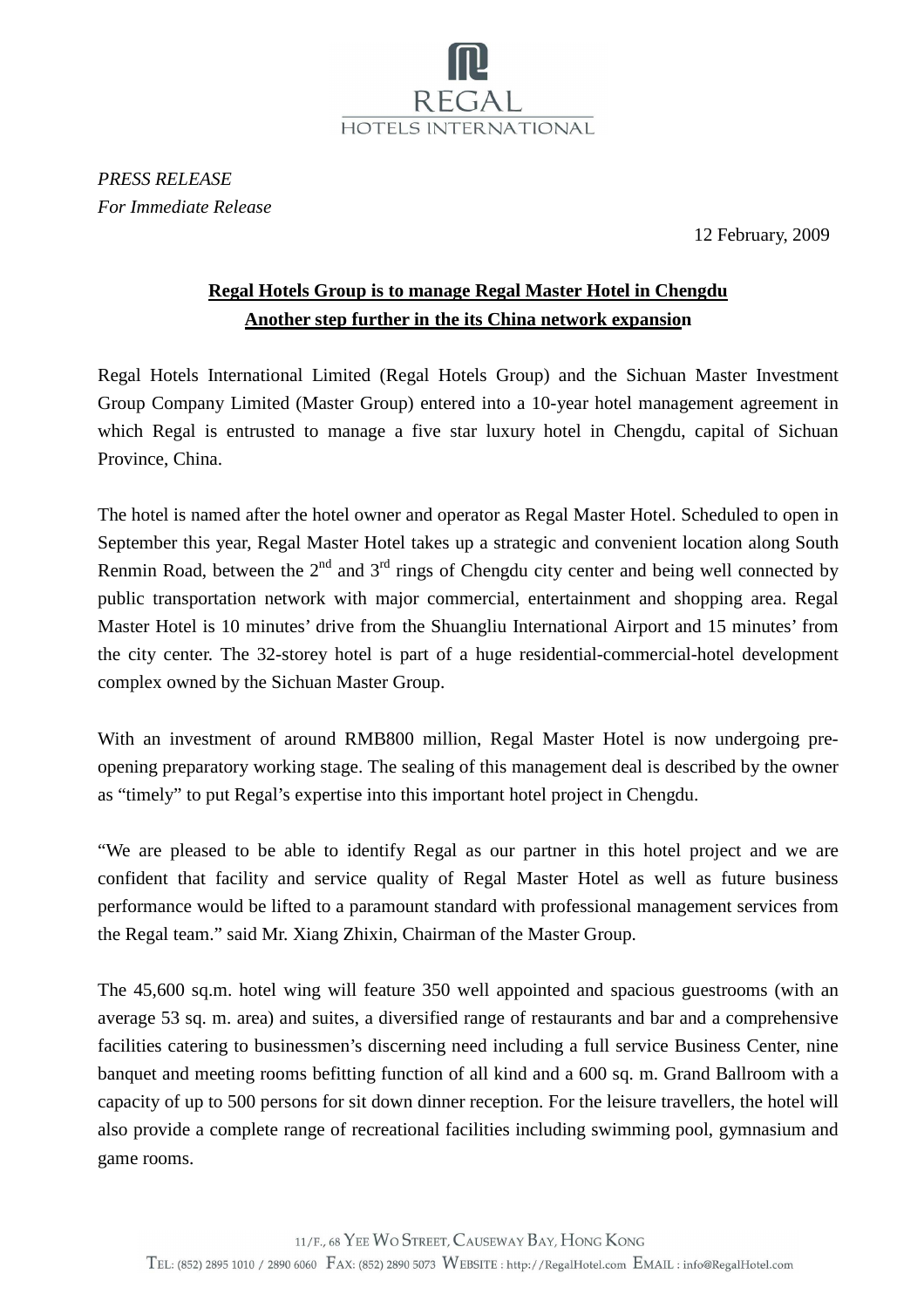Ms. Belinda Yeung, Chief Operating Officer of Regal Hotels Group said, "It has been our target to expand Regal hotel network in the  $1<sup>st</sup>$  and  $2<sup>nd</sup>$  tier cities of China. And we are excited to come into partnership with Master Group in managing this 5-star hotel in Chengdu, a very important city in the South Western China. The hotel would be a great complement to our current hotel network in China".

Sichuan Master Group is a leading conglomerate in Chengdu with property development as its core business while also engaging in hotel, food & beverage operation and trading activities. The recent "Master" project which is invested and developed by the group comprises two residential buildings, one office tower and Regal Master Hotel.

Being one of the largest hotel operators in Hong Kong with 30 years' of hotel management experience, Regal Hotels Group currently manages five hotels in Hong Kong with over 4,000 guest rooms and over 30 restaurants under its portfolio. The Group stepped into the Shanghai market a decade ago when it was entrusted to manage Regal International East Asia Hotel and Regal Shanghai East Asia Hotel in 1997 and renowned reputation has been built up since then. In late 2007, the Group was entrusted with the management job of Regal Jinfeng Hotel which is scheduled to open in Pudong, Shanghai in the second quarter this year. Including the current hotels and hotel development projects in Hong Kong, Shanghai and Chengdu, there are over 6,000 guest rooms and over 50 restaurants under the Regal Hotels Group's portfolio.

Regal Hotels Group is devoted to expand its hotel network in China and endeavoring to strengthen its portfolio by expanding to more than 20 managed or owned hotels in first and second tier cities of China in the next five years. On the drawing board included a hotel-commercial-residential complex owned and developed by the Regal Hotels Group in Chengdu where the Group will have a second five star hotel upon project completion. There are a number of other projects under negotiation in other cities in China including a hotel management project in the Northeastern China.

## **# # #**

*Regal Hotels International is one of the largest hotel operators in Hong Kong with around 6,000 fine rooms in total. Regal operates five quality hotels in Hong Kong, namely Regal Airport Hotel, Regal Hongkong Hotel, Regal Kowloon Hotel, Regal Oriental Hotel and Regal Riverside Hotel; and three in Shanghai, namely Regal International East Asia Hotel, Regal Shanghai East Asia Hotel and Regal Jinfeng Hotel which will open in 2009 in Pudong; and one in Chengdu, namely Regal Master Hotel which will open in 2009.*